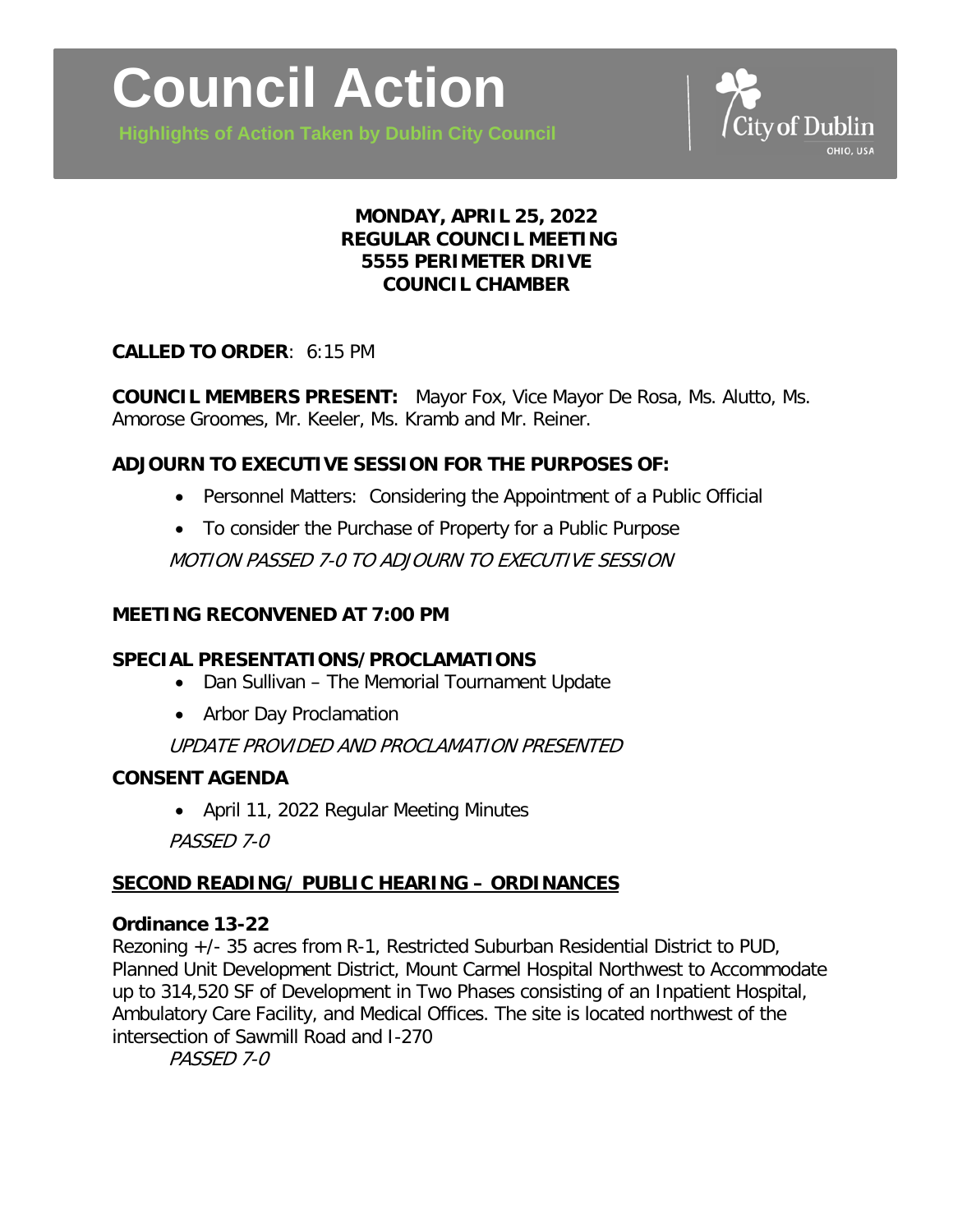#### **Ordinance 14-22**

Authorizing the Provision of Certain Incentives to Mount Carmel Health System to Induce it to Establish a Northwest Healthcare Campus within the City; and Authorizing the Execution of an Economic Development Agreement

PASSED 7-0

## **Ordinance 15-22**

Authorizing the City Manager to Enter into an Infrastructure Agreement with Mount Carmel Health System for the Mount Carmel Health System Project PASSED 7-0

**INTRODUCTION/FIRST READING/ PUBLIC HEARING - ORDINANCES Ordinance 16-22**

Amending Ordinance 84-21 Adjusting the Ward Boundaries of the City of Dublin, as Required by Article 9.04 of the Revised Charter

RECEIVED FIRST READING. SECOND READING/PUBLIC HEARING IS SCHEDULED FOR THE MAY 9, 2022 COUNCIL MEETING.

#### **Ordinance 17-22**

Petitioning the Board of County Commissioners of Union County, Ohio to Adjust the Boundary Lines of Jerome Township so as to Exclude that Territory that, as a Result of Annexation, now lies Within the Corporate Boundaries of the City of Dublin (Roger Warren Gorden, Trustee of the Roger Warren Gorden Living Trust and Denise Ann Gorden, Trustee of the Denise Ann Gorden Living Trust's Annexation of 44.0 +/- Acres – Ordinance 87-17)

RECEIVED FIRST READING. SECOND READING/PUBLIC HEARING IS SCHEDULED FOR THE MAY 9, 2022 COUNCIL MEETING.

## **Ordinance 18-22**

Authorizing the City Manager to Enter into a Real Estate Purchase Agreement for Certain Property Owned by the Orr Family LP in Franklin County, Ohio, Authorizing the Execution of Related Agreements and Documents and Appropriating Funds Therefor

RECEIVED FIRST READING. SECOND READING/PUBLIC HEARING IS SCHEDULED FOR THE MAY 9, 2022 COUNCIL MEETING.

# **INTRODUCTION/PUBLIC HEARING/VOTE – RESOLUTIONS**

## **Resolution 19-22**

Accepting the Lowest and Best Bid for the 2022 Street Sweeping Contract and Authorizing the City Manager to Enter into a Contract for the Project PASSED 7-0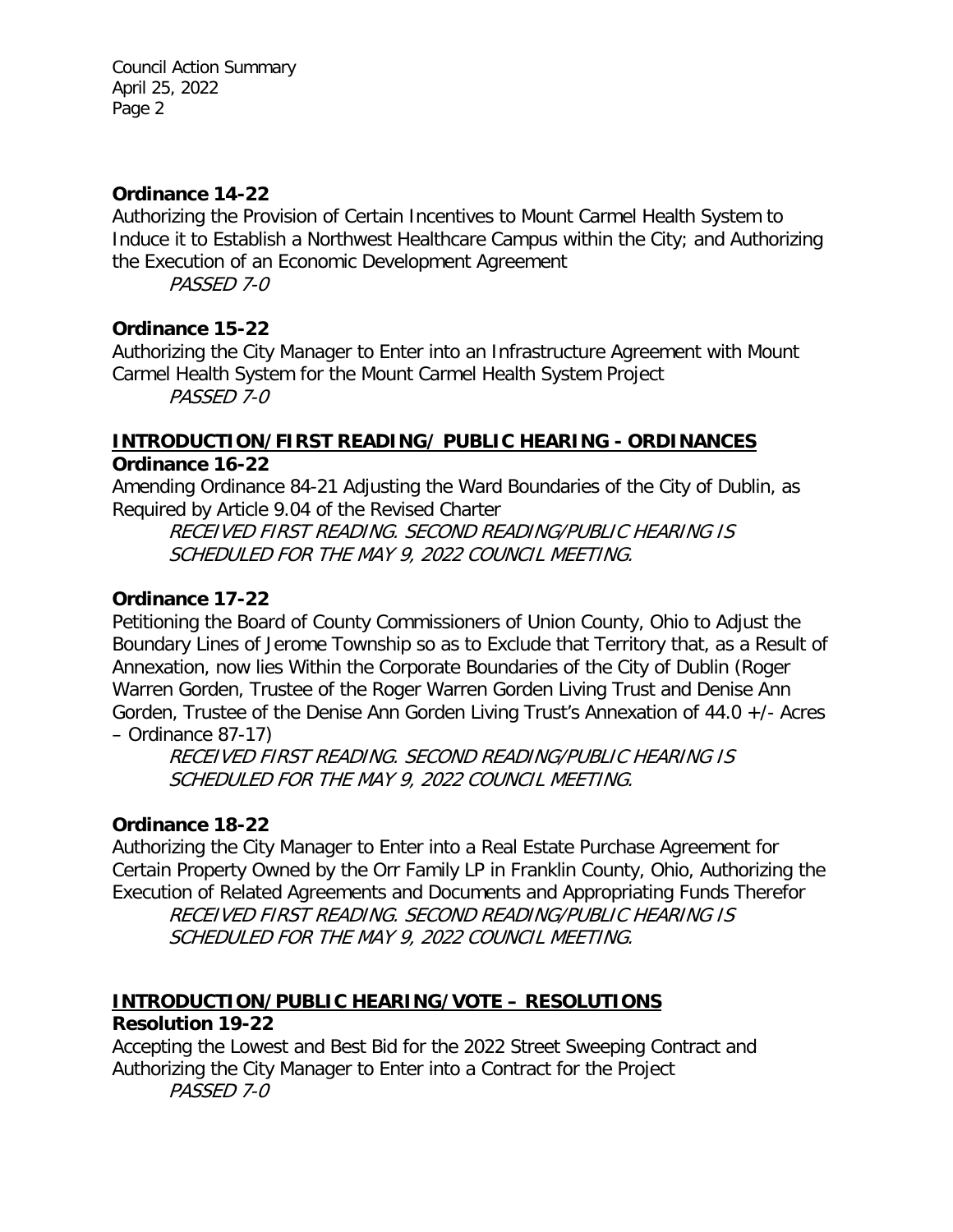Council Action Summary April 25, 2022 Page 3

#### **Resolution 20-22**

Appointing a Member to the Board of Trustees of the Bridge Park New Community Authority

PASSED 7-0

#### **OTHER BUSINESS**

- Memorial Tournament Temporary Signs MOTION CARRIED 7-0 TO APPROVE THE REQUEST FOR TEMPORARY SIGNS
- PZC/ARB/BZA and CSAC Rules and Regulations MOTION CARRIED 7-0 TO APPROVE THE UPDATED RULES AND REGULATIONS FOR BOARDS AND COMMISSIONS (PZC, ARB, BZA AND CSAC)
- Amending the Utility Extension Policy MOTION CARRIED 7-0 TO APPROVE THE RECOMMENDED UTILITY EXTENSION POLICY REVISIONS.
- Waterways Maintenance Program MOTION CARRIED 7-0 TO REFER THE WATERWAYS MAINTENANCE PROGRAM TOPIC TO THE PUBLIC SERVICES COMMITTEE FOR FUTHER DISCUSSION.

#### **COUNCIL REPORTS**

#### **COUNCIL ROUNDTABLE**

#### **MEETING ADJOURNED AT 8:45 PM**

## Printed copies of approved legislation are available by contacting Legislative Services at 614-410-4400.

#### **2022 DUBLIN CITY COUNCIL REGULAR MEETING SCHEDULE**

| Monday, May 9               | <b>Regular Meeting</b>              |
|-----------------------------|-------------------------------------|
| Monday, May 23              | <b>Regular Meeting</b>              |
| Monday, June 13             | Regular Meeting                     |
| Monday, June 27             | <b>Regular Meeting</b>              |
| Monday, July 25             | Regular Meeting                     |
| Monday, August 8            | Regular Meeting                     |
| Monday, August 22           | <b>Regular Meeting</b>              |
| <b>Wednesday, August 31</b> | Joint Meeting (Council/PZC/BZA/ARB) |